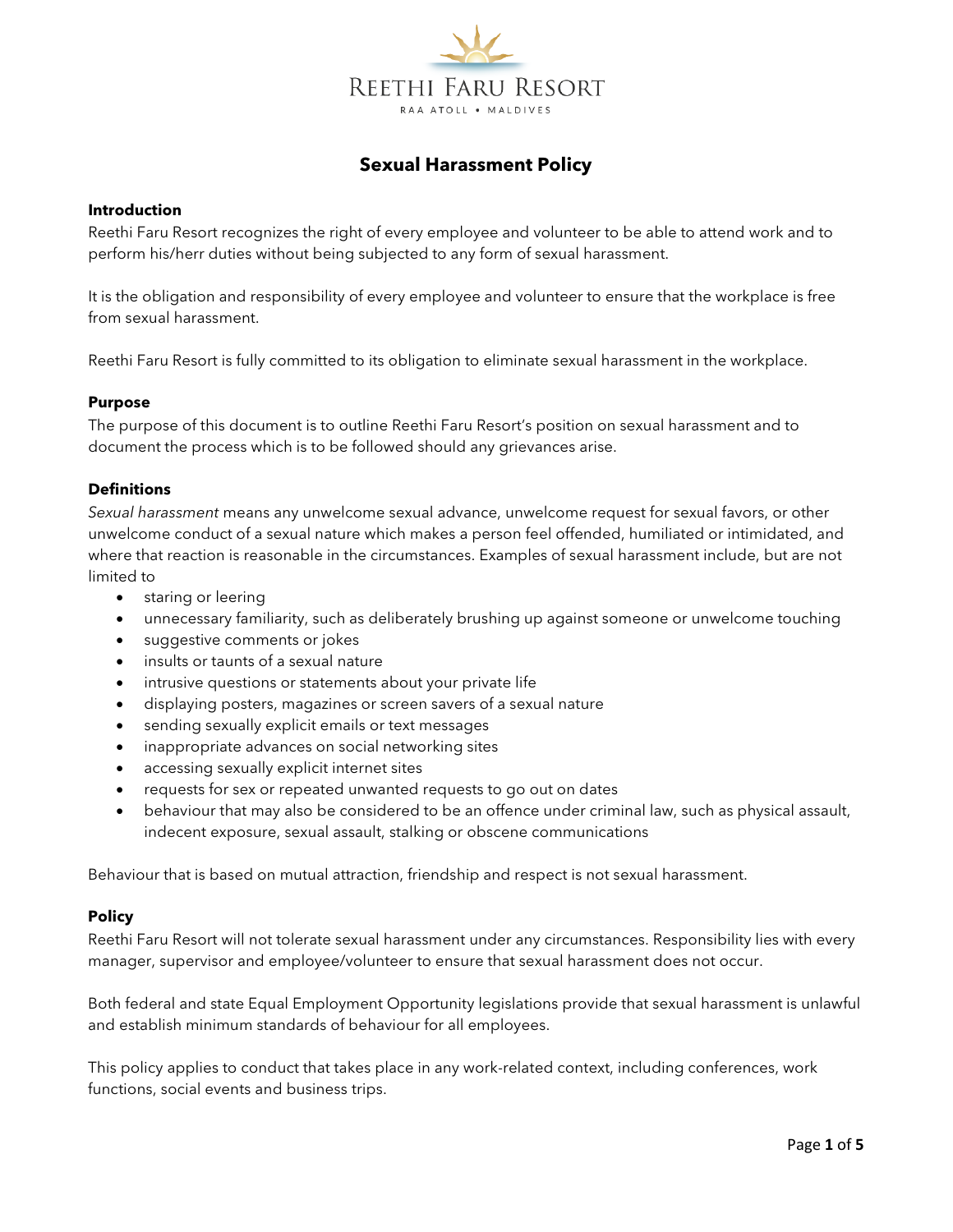No employee or volunteer at any level should subject any other employee, volunteer, customer or visitor to any form of sexual harassment.



Reethi Faru Resort strongly encourages any employee who feels they have been sexually harassed to take immediate action. If an employee or volunteer feels comfortable in doing so, it is preferable to raise the issue with the person directly with a view to resolving the issue by discussion. The employee or volunteer should identify the harassing behaviour, explain that the behaviour is unwelcome and offensive and ask that the behaviour stops.

Alternatively, or in addition, they may report the behaviour in accordance with the relevant procedure. Once a report is made the organisation has the right to determine how the report should be dealt with in accordance with its obligations and this policy.

Any reports of sexual harassment will be treated seriously and promptly with sensitivity. Such reports will be treated as completely confidential up to the point where a formal or informal complaint is lodged against a particular person, at which point that person must be notified under the rules of natural justice.

Complainants have the right to determine how to have a complaint treated, to have support or representation throughout the process, and the option to discontinue a complaint at any stage of the process.

The alleged harasser also has the right to have support or representation during any investigation, as well as the right to respond fully to any formal allegations made. There will be no presumptions of guilt and no determination made until a full investigation has been completed.

No employee or volunteer will be treated unfairly as a result of rejecting unwanted advances. Disciplinary action may be taken against anyone who victimises or retaliates against a person who has complained of sexual harassment, or against any employee or volunteer who has been alleged to be a harasser.

All employees and volunteers have the right to seek the assistance of the relevant tribunal or legislative body to assist them in the resolution of any concerns.

Managers or supervisors who fail to take appropriate corrective action when aware of harassment of a person will be subject to disciplinary action.

# **Procedures**

#### **Complaint Process**

Sexual harassment can occur at any level of the organisation, can be experienced by both men and women and may involve a co-worker, volunteer, supervisor, manager, service provider, client or customer. Lack of intent is no defense in sexual harassment cases.

Employees or volunteers who believe they are the subject of sexual harassment should take firm, positive and prompt action.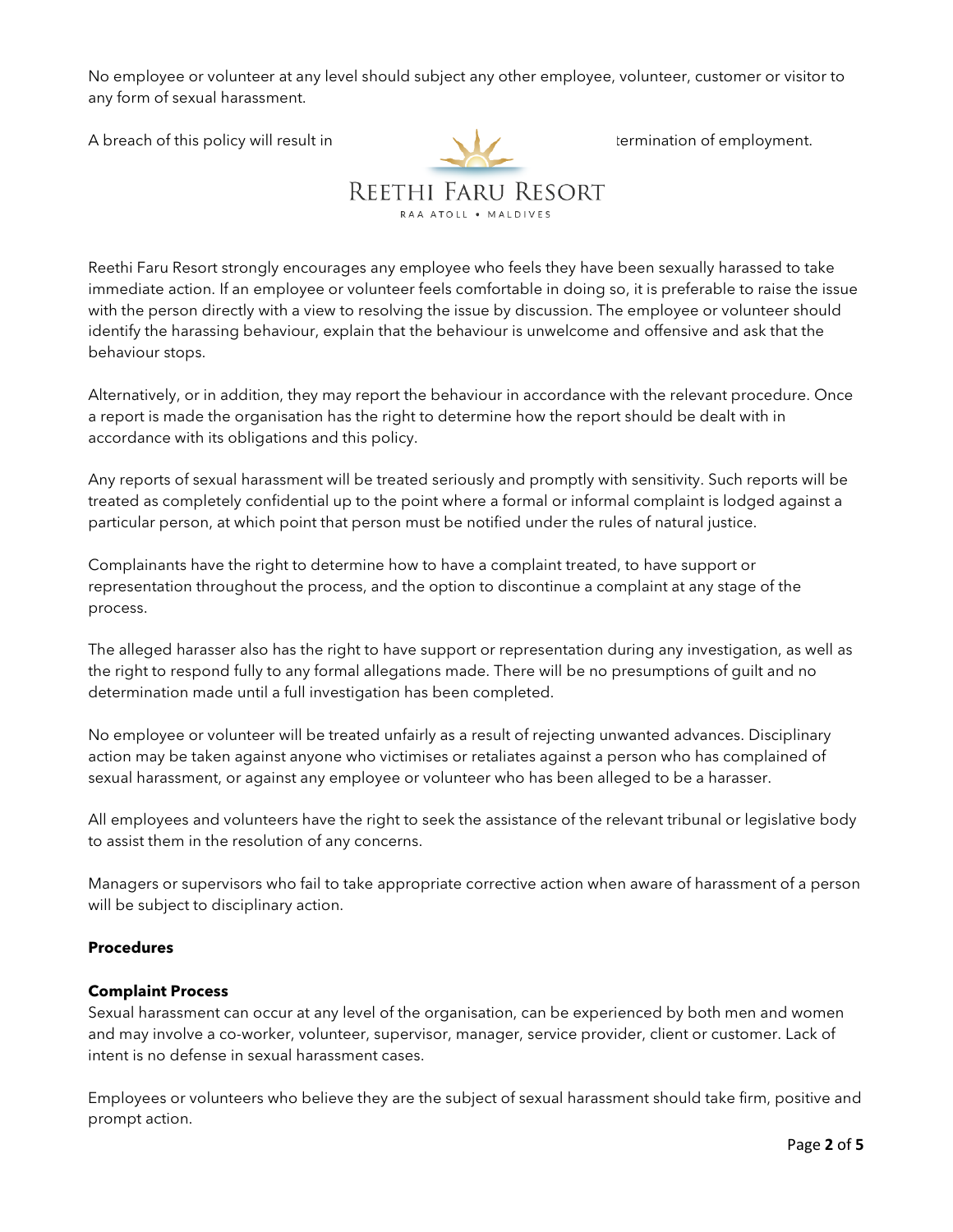Where possible, the employee or volunteer should make the perceived harasser(s) aware that they find their behaviour offensive, unwelcome, unacceptable, and that it needs to stop immediately.

If the behaviour continues, or if the employee or volunteer feels unable to speak to the person(s) directly, they should contact their supervisor or manager. Alternatively, an employee or volunteer may contact the Human Resources Department or another manager they feel comfortable with.

complainant.



# **Informal Intervention**

The Manager will explain the employee or volunteer's rights and responsibilities under organisation's policy, procedures and Equal Employment Opportunity or anti-discrimination legislation.

Informal intervention may be undertaken through a process of mediation or conciliation. During informal intervention the alleged harasser will be made aware of the allegations being made against them and given the right to respond.

This procedure will be complete when the complainant and the respondent come to an agreement on the procedure to be followed. If this occurs, no record will be made of the proceedings, and any subsequent proceedings will begin *de novo*. If this does not occur, the formal procedure should be followed.

### **Formal Complaints Procedure**

The Manager may be obliged to carry out a formal investigation in relation to a complaint of sexual harassment.

The formal procedure will be coordinated by the Manager, who will be guided by the Human Resources Manager.

Formal investigations may be conducted internally (by a manager or officer) or by an external investigator.

An investigation involves collecting information about the complaint and then making a finding based on the available information as to whether or not the alleged behaviour occurred. Once a finding is made, the investigator will make recommendations about resolving the complaint.

The investigator may need to interview the parties involved (which may include the complainant, the respondent, and any witnesses) to obtain information regarding the complaint. The investigator will comprehensively and accurately document all information obtained during the interviews including the parties involved, timing, location, and nature of conduct complained against.

If the investigator considers it appropriate for the safe and efficient conduct of an investigation, workplace participants may be stood down from work or provided with alternative duties during an investigation in which case they will be paid their normal pay during any such period.

Throughout the investigation process, all parties involved in the investigation will be regularly kept informed about the investigation.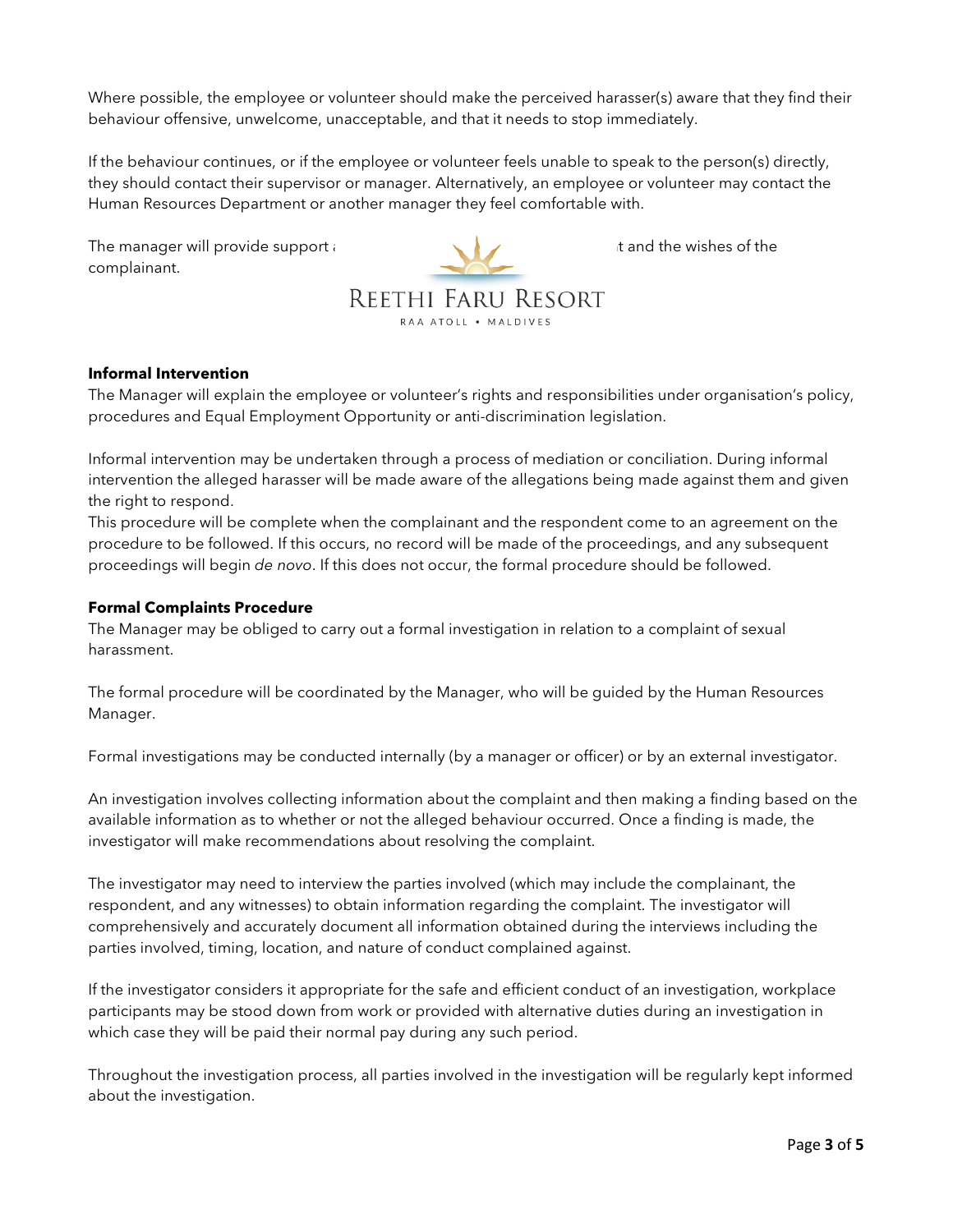Records are to be kept and filed in a confidential and secure place. If no confidential area is available, these notes may be sealed and forwarded to the Human Resources Department, where they will be maintained, unopened, in a confidential filing system. These records should be kept for a period of seven years. Under no circumstances will records be placed on the complainant's personnel file.

The findings as to whether sexual harassment has occurred will be determined on the basis of the evidence, and on the balance of probabilities.

On the basis of the findings, possible outcomes of the investigation may include, but will not be limited to, any combination of the following:

- Counselling
- Disciplinary action against the harasser (e.g. demotion, transfer, suspension, probation or dismissal)
- Official warnings that are noted in the respondent's personnel file
- Disciplinary action against the person who complaint is strong evidence that the complaint was vexatious or malicious



- Formal apologies and undertaking that the behaviour will cease
- Conciliation/mediation conducted by an impartial third party where the parties to the complaint agree to a mutually acceptable resolution
- Reimbursing any costs associated with the harassment
- Re-crediting any leave taken as a result of the harassment

On completion of the investigation, all parties will be informed about the investigation findings and the outcome of the investigation.

Following an investigation concerning a sexual harassment complaint (irrespective of the findings), the Manager will:

- consult with the parties involved to monitor the situation and their wellbeing
- educate and remind all employees and volunteers of their obligations and responsibilities in relation to providing a workplace free from bullying

Outcomes will depend upon factors such as:

- The severity and frequency of the harassment
- The weight of the evidence
- The wishes of the person who was harassed
- Whether the harasser could have been expected to know that such behaviour was a breach of policy
- The level of contrition
- Whether there have been any prior incidents or warnings

If the investigation determines that sexual harassment has occurred, the manager must forward a summary of the complaint and the action taken to the Human Resources Department. A copy may be placed in the respondent's personnel file by the HR Department, in accordance with counselling procedures.

The manager will monitor the outcome to ensure that the offensive behaviour has ceased, and that neither party has been victimized. This may involve follow-up interviews.

If there has been any substantiated victimization, disciplinary procedures will be followed.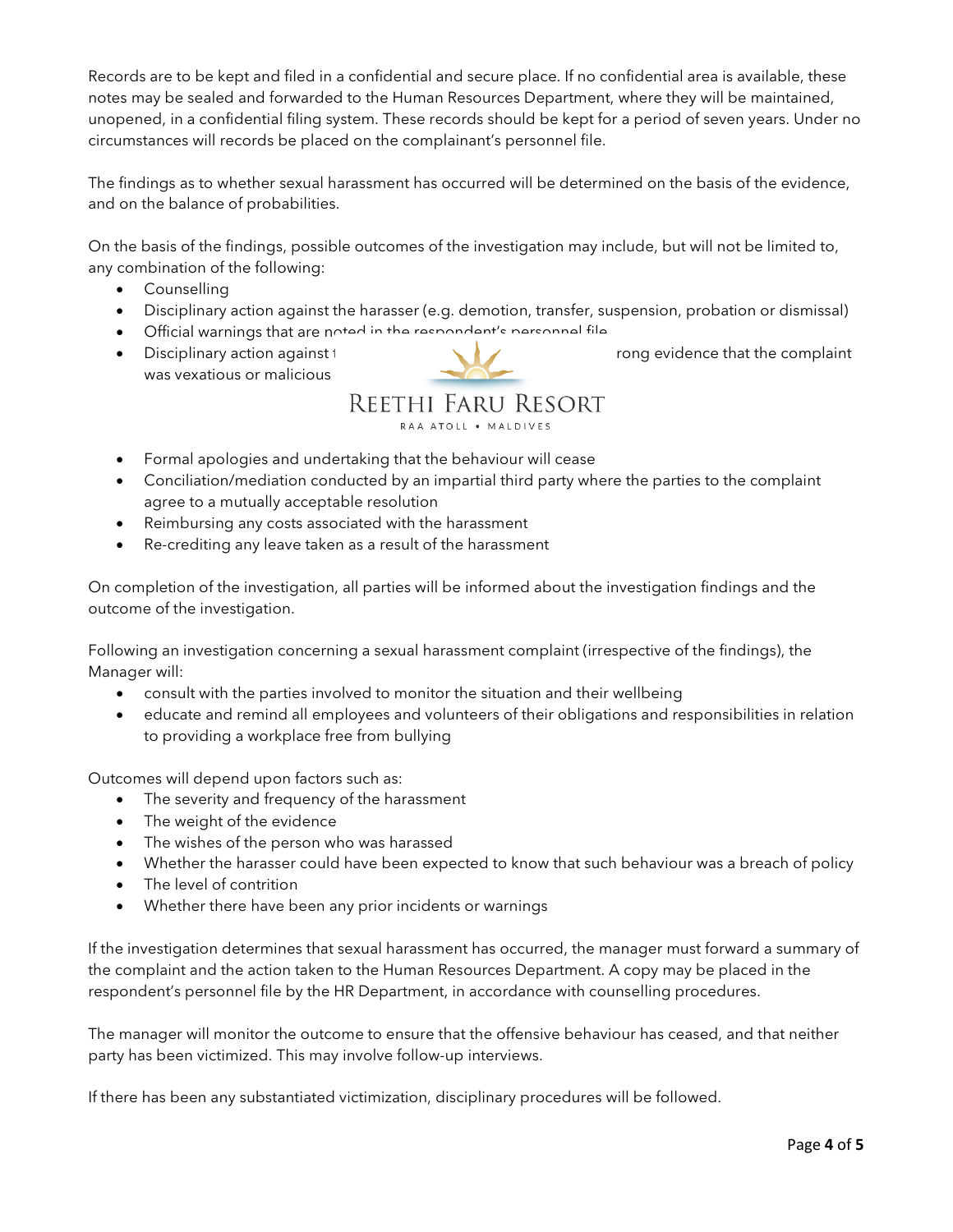# **Procedures for Dealing with Criminal Conduct**

Some forms of severe sexual harassment (e.g. sexual assault, stalking, indecent exposure, physical molestation, obscene phone calls) may constitute criminal conduct.

Reethi Faru Resort is committed to treat most sexual harassment complaints at a company level as far as possible, this type of conduct is not suited to internal resolution. Such complaints should be treated by the criminal justice system.

In relation to alleged criminal offences such as rape or sexual assault, the matter must be immediately referred to the Human Resources Department. Employees/volunteers should be advised of the option of police support or intervention. It is not the obligation or duty of the company to report such matters to the police on behalf of the complainant.

Reviewed November 2021

**Peter Gremes** General Manager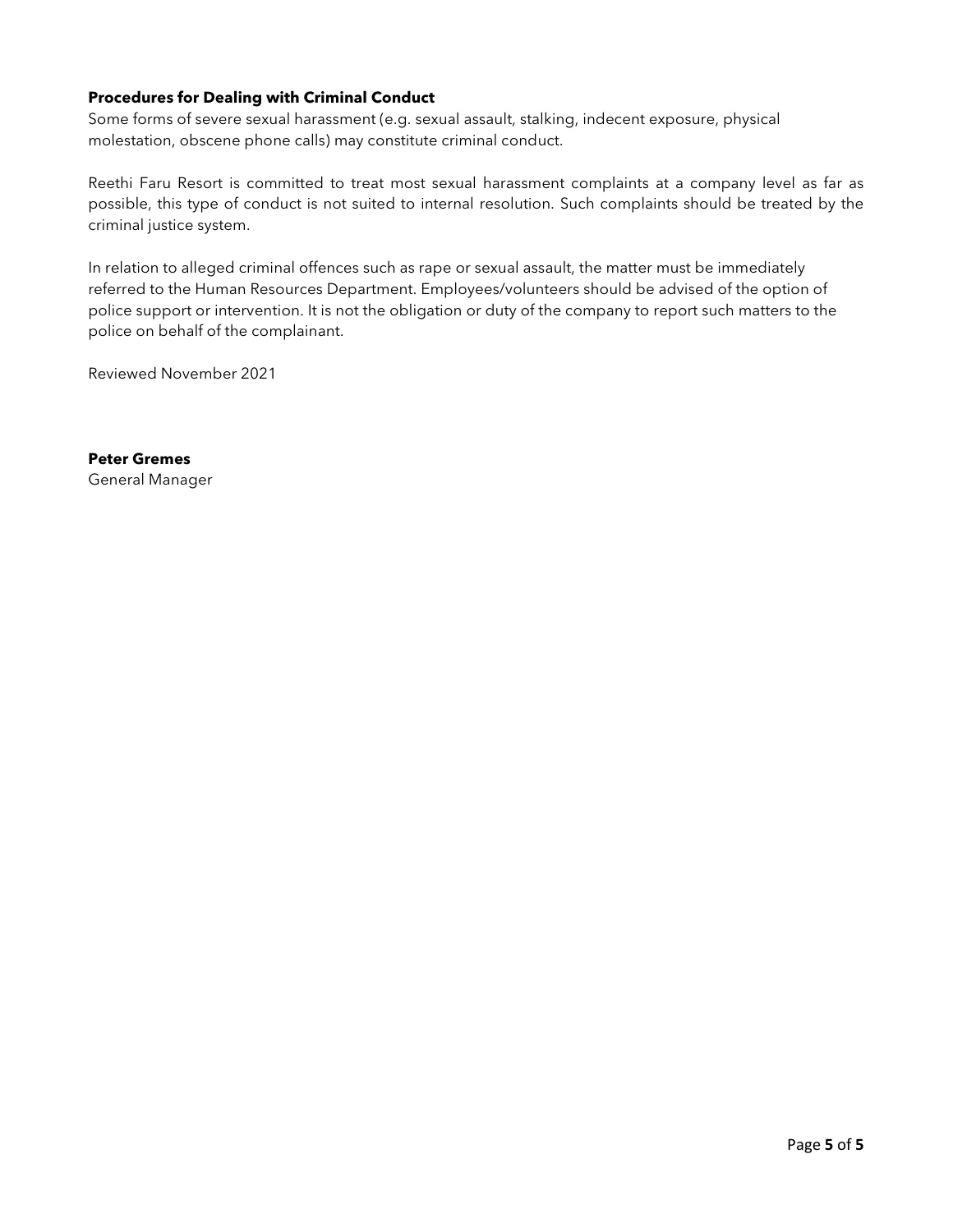

# **Richtlinie gegen sexuelle Belästigung**

# **Einleitung**

Das Reethi Faru Resort erkennt das Recht jedes Mitarbeiters und jedes ehrenamtlichen Mitarbeiters an, zu arbeiten und seine/ihre Aufgaben zu erfüllen, ohne irgendeiner Form von sexueller Belästigung ausgesetzt zu sein.

Es ist die Pflicht und Verantwortung eines jeden Mitarbeiters und Freiwilligen, dafür zu sorgen, dass der Arbeitsplatz frei von sexueller Belästigung ist.

Das Reethi Faru Resort kommt seiner Verpflichtung, sexuelle Belästigung am Arbeitsplatz zu unterbinden, uneingeschränkt nach.

# **Zweck**

Zweck dieses Dokuments ist es, den Standpunkt des Reethi Faru Resorts zum Thema sexuelle Belästigung darzulegen und den Prozess zu dokumentieren, der im Falle von Beschwerden zu befolgen ist.

# **Definitionen**

Sexuelle Belästigung ist jeder unerwünschte sexuelle Annäherungsversuch, jede unerwünschte Aufforderung zu sexuellen Gefälligkeiten oder jedes andere unerwünschte Verhalten sexueller Natur, durch das sich eine Person beleidigt, gedemütigt oder eingeschüchtert fühlt, sofern diese Reaktion unter den gegebenen Umständen angemessen ist. Beispiele für sexuelle Belästigung sind unter anderem

- Anstarren oder Angrinsen
- unnötige Vertrautheit, z. B. absichtliches Anfassen oder unerwünschte Berührungen
- anzügliche Kommentare oder Witze
- Beleidigungen oder Verspottung sexueller Natur
- aufdringliche Fragen oder Aussagen über Ihr Privatleben
- das Zeigen von Postern, Magazinen oder Bildschirmschonern mit sexuellem Inhalt
- Versenden sexuell eindeutiger E-Mails oder Textnachrichten
- unangemessene Annäherungsversuche auf Websites sozialer Netzwerke
- Zugriff auf sexuell eindeutige Internetseiten
- Aufforderungen zum Geschlechtsverkehr oder wiederholte unerwünschte Aufforderungen, sich zu verabreden
- Verhalten, das auch strafrechtlich als Straftat betrachtet werden kann, wie z. B. körperliche Angriffe, unsittliche Entblößung, sexuelle Übergriffe, Stalking oder obszöne Mitteilungen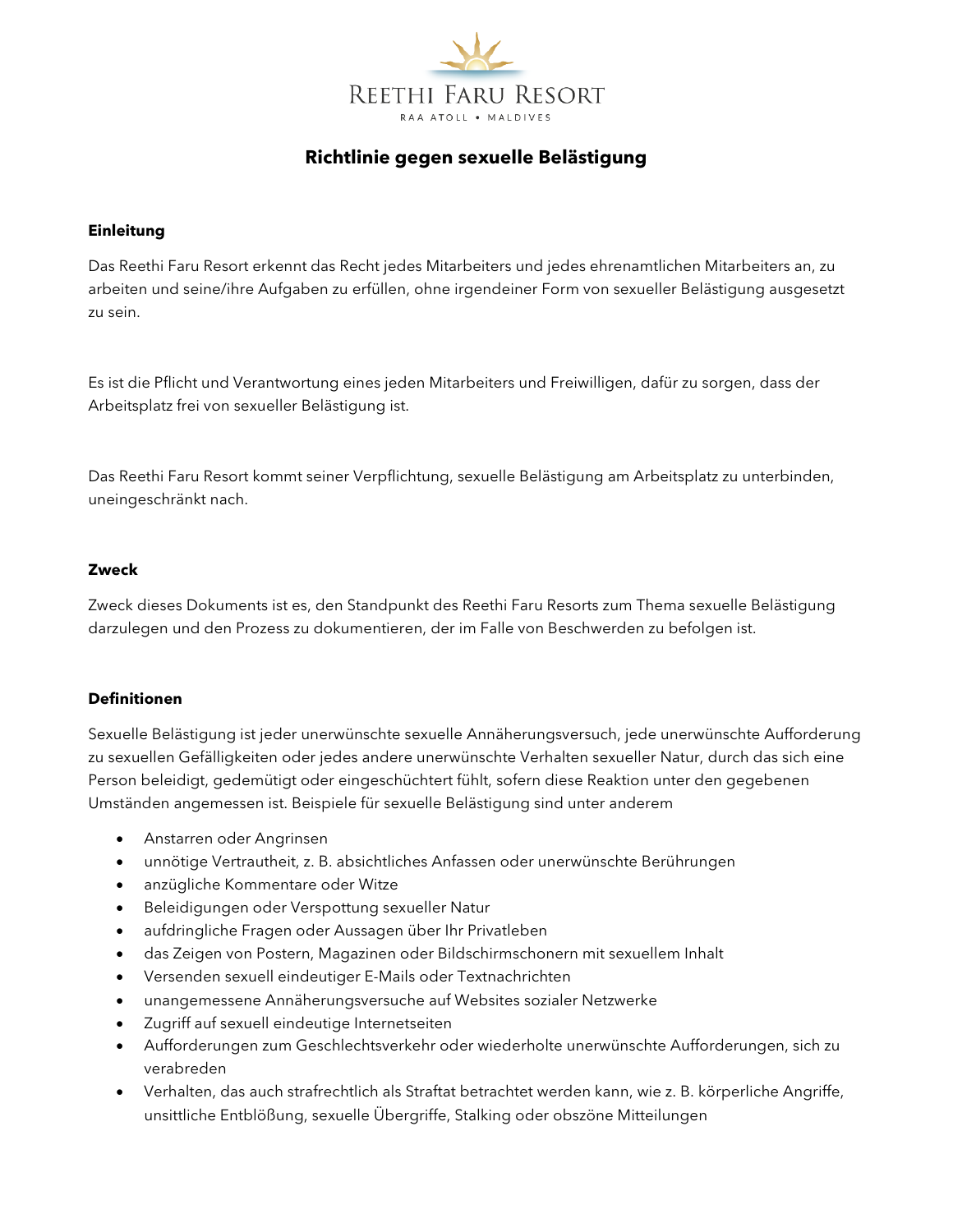Verhaltensweisen, die auf gegenseitiger Anziehung, Freundschaft und Respekt beruhen, sind keine sexuelle Belästigung.



### **Richtlinie**

Das Reethi Faru Resort duldet unter keinen Umständen sexuelle Belästigung. Jeder Manager, Vorgesetzte und Mitarbeiter/Freiwillige ist dafür verantwortlich, dass es nicht zu sexueller Belästigung kommt.

Sowohl die Bundes- als auch die Landesgesetze zur Chancengleichheit bei der Beschäftigung sehen vor, dass sexuelle Belästigung ungesetzlich ist, und legen Mindeststandards für das Verhalten aller Mitarbeiter fest.

Diese Richtlinie gilt für alle Verhaltensweisen, die im Zusammenhang mit der Arbeit auftreten, einschließlich Konferenzen, Arbeitsveranstaltungen, gesellschaftlichen Ereignissen und Geschäftsreisen.

Kein Mitarbeiter oder Freiwilliger auf irgendeiner Ebene darf einen anderen Mitarbeiter, Freiwilligen, Kunden oder Besucher in irgendeiner Form sexuell belästigen.

Ein Verstoß gegen diese Politik führt zu disziplinarischen Maßnahmen bis hin zur Kündigung des Arbeitsverhältnisses.

Das Reethi Faru Resort fordert jeden Mitarbeiter, der sich sexuell belästigt fühlt, nachdrücklich auf, sofort Maßnahmen zu ergreifen. Wenn ein Angestellter oder Freiwilliger sich dabei wohl fühlt, ist es besser, das Problem direkt mit der Person anzusprechen, um es in einem Gespräch zu lösen. Der Mitarbeiter oder Freiwillige sollte das belästigende Verhalten benennen, erklären, dass das Verhalten unerwünscht und beleidigend ist, und darum bitten, dass das Verhalten eingestellt wird.

Alternativ oder zusätzlich können sie das Verhalten gemäß dem einschlägigen Verfahren melden. Sobald eine Meldung erfolgt ist, hat die Organisation das Recht zu entscheiden, wie die Meldung in Übereinstimmung mit ihren Verpflichtungen und dieser Strategie behandelt werden soll.

Alle Meldungen über sexuelle Belästigung werden ernsthaft und unverzüglich mit Sensibilität behandelt. Solche Meldungen werden bis zu dem Zeitpunkt, an dem eine formelle oder informelle Beschwerde gegen eine bestimmte Person eingereicht wird, absolut vertraulich behandelt; zu diesem Zeitpunkt muss diese Person gemäß den Regeln der Gerechtigkeit benachrichtigt werden.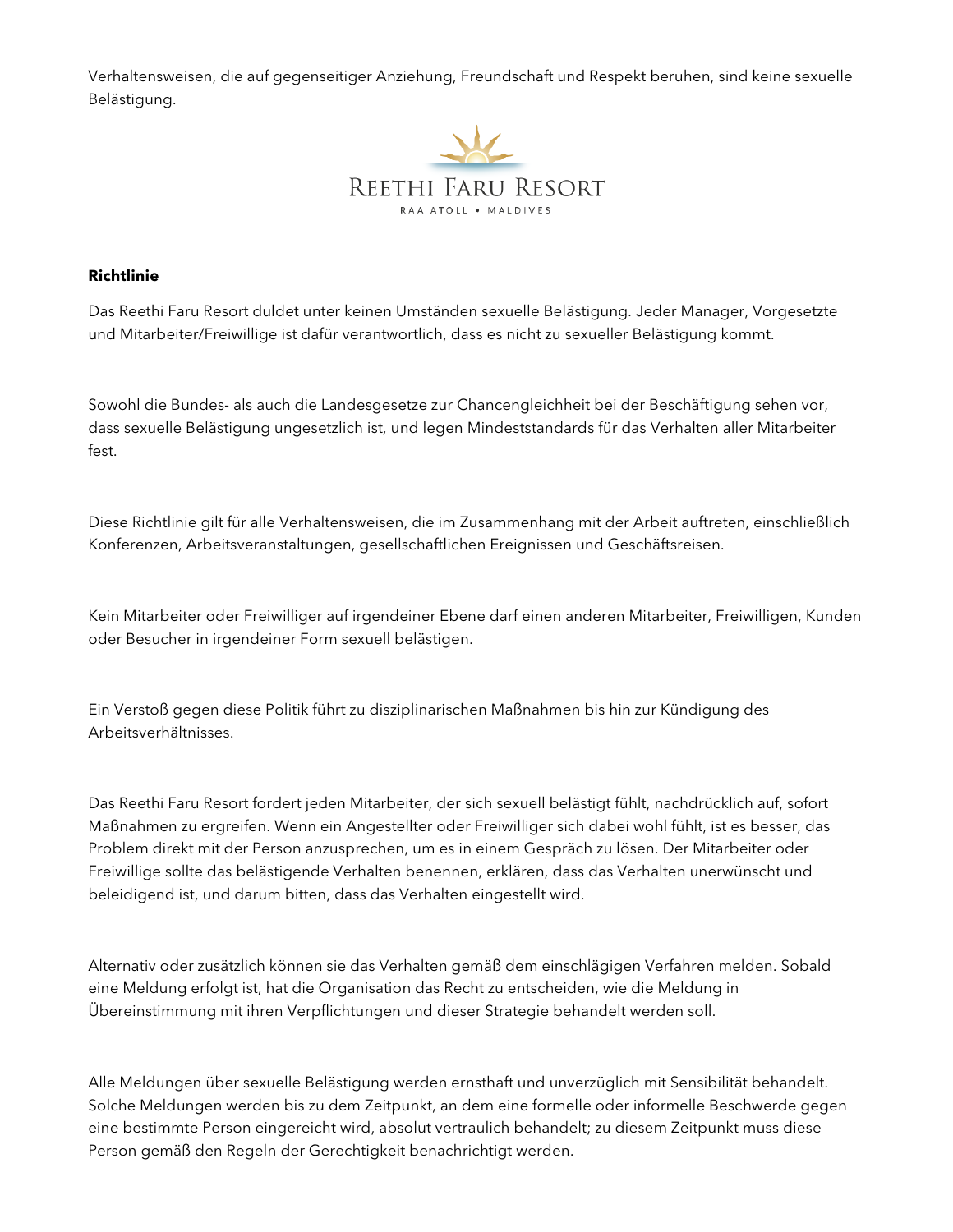Beschwerdeführer haben das Recht zu bestimmen, wie eine Beschwerde behandelt werden soll, sie haben das Recht auf Unterstützung oder Vertretung während des gesamten Verfahrens und die Möglichkeit, eine Beschwerde in jeder Phase des Verfahrens einzustellen.



Der mutmaßliche Belästiger hat ebenfalls das Recht auf Unterstützung oder Vertretung während der Untersuchung sowie das Recht, umfassend auf alle formellen Anschuldigungen zu reagieren. Es wird keine Schuldvermutung aufgestellt und keine Entscheidung getroffen, bevor eine vollständige Untersuchung abgeschlossen ist.

Kein Mitarbeiter oder Freiwilliger wird ungerecht behandelt, weil er unerwünschte Annäherungsversuche zurückgewiesen hat. Disziplinarmaßnahmen können gegen jeden ergriffen werden, der eine Person, die sich über sexuelle Belästigung beschwert hat, schikaniert oder Vergeltung an ihr übt, oder gegen jeden Mitarbeiter oder Freiwilligen, der als Belästiger beschuldigt wurde.

Alle Mitarbeiter und Freiwilligen haben das Recht, sich an das zuständige Gericht oder die zuständige gesetzgebende Körperschaft zu wenden, um bei der Lösung von Problemen Unterstützung zu erhalten.

Manager oder Vorgesetzte, die keine angemessenen Abhilfemaßnahmen ergreifen, wenn sie von der Belästigung einer Person erfahren werden disziplinarisch belangt.

# **Verfahren**

# **Beschwerdeverfahren**

Sexuelle Belästigung kann auf jeder Ebene der Organisation vorkommen, kann sowohl von Männern als auch von Frauen erlebt werden und kann einen Mitarbeiter, Freiwilligen, Vorgesetzten, Manager, Dienstleister, Kunden oder Klienten betreffen. Fehlender Vorsatz ist in Fällen sexueller Belästigung kein Argument.

Mitarbeiter oder Freiwillige, die glauben, Opfer sexueller Belästigung zu sein, sollten entschlossen, positiv und unverzüglich handeln.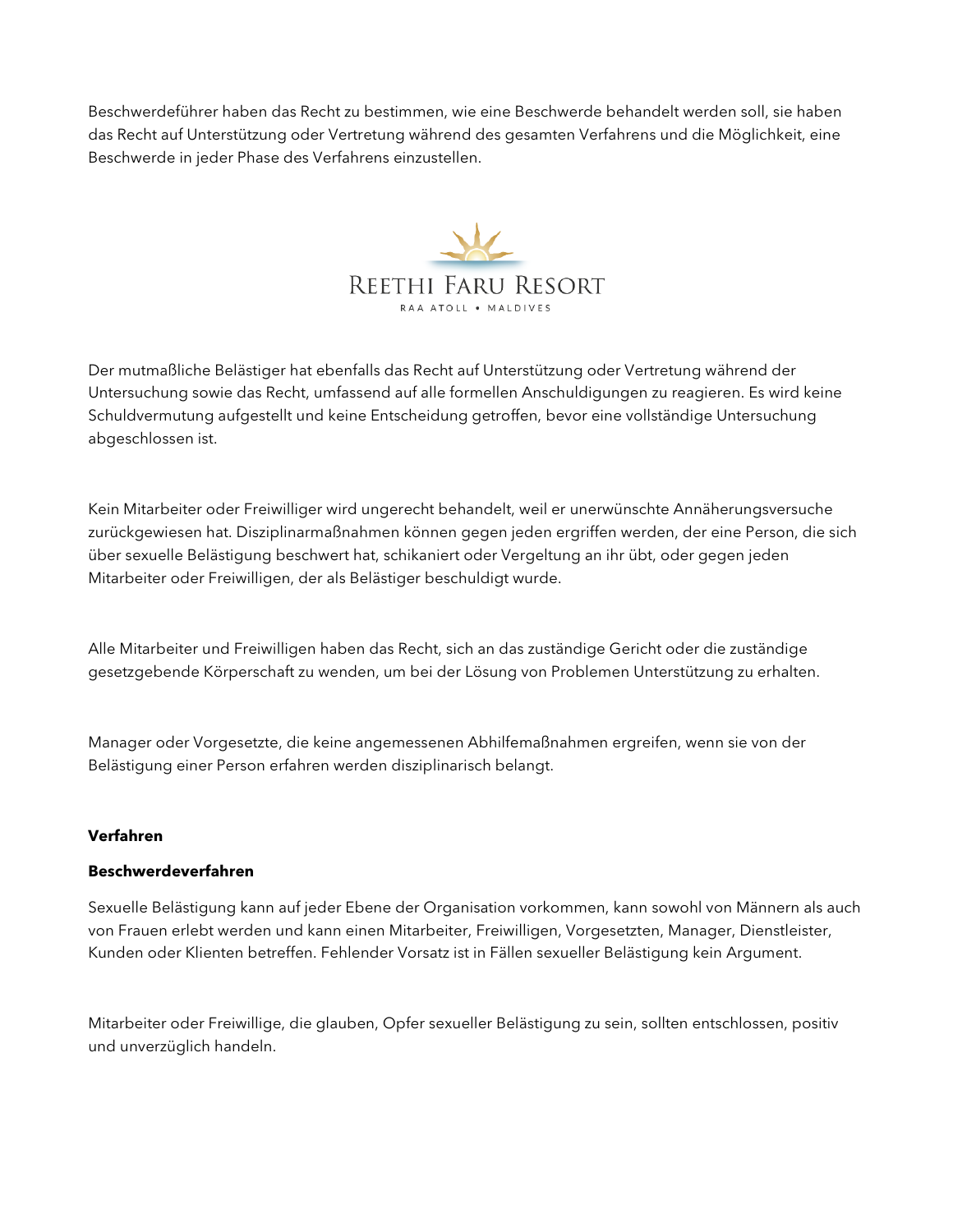Wenn möglich, sollte der Mitarbeiter oder Freiwillige den vermeintlichen Belästiger darauf hinweisen, dass er dessen Verhalten als beleidigend, unerwünscht und inakzeptabel empfindet und dass es sofort beendet werden muss.

Wird das Verhalten fortgesetzt oder fühlt sich der Mitarbeiter oder Freiwillige nicht in der Lage, die Person(en) direkt anzusprechen, sollte er sich an seinen Vorgesetzten oder Manager wenden. Alternativ kann sich der Mitarbeiter oder Freiwillige auch an die Personalabteilung oder an einen anderen Vorgesetzten wenden, dem er sich anvertraut.

Die Führungskraft wird sie unterstützen und die Art der Beschwerde sowie die Wünsche des Beschwerdeführers ermitteln.



# **Informelle Intervention**

Die Führungskraft erklärt dem Mitarbeiter oder Freiwilligen seine Rechte und Pflichten im Rahmen der Organisationspolitik, der Verfahren und der Gesetze zur Chancengleichheit bei der Beschäftigung oder zur Bekämpfung von Diskriminierung.

Eine informelle Intervention kann in Form eines Vermittlungs- oder Schlichtungsverfahrens erfolgen. Während der informellen Intervention wird der mutmaßliche Belästiger über die gegen ihn erhobenen Vorwürfe informiert und erhält das Recht, darauf zu antworten.

Das Verfahren ist abgeschlossen, wenn sich der Beschwerdeführer und der Beklagte über das weitere Vorgehen geeinigt haben. In diesem Fall wird das Verfahren nicht protokolliert, und jedes weitere Verfahren beginnt von vorne. Ist dies nicht der Fall, sollte das formelle Verfahren angewandt werden.

# **Förmliches Beschwerdeverfahren**

Der Vorgesetzte kann verpflichtet sein, eine förmliche Untersuchung im Zusammenhang mit einer Beschwerde wegen sexueller Belästigung durchzuführen.

Das förmliche Verfahren wird von der Führungskraft koordiniert, die dabei vom Leiter der Personalabteilung unterstützt wird.

Förmliche Untersuchungen können intern (durch eine Führungskraft oder einen Beamten) oder durch einen externen Ermittler durchgeführt werden.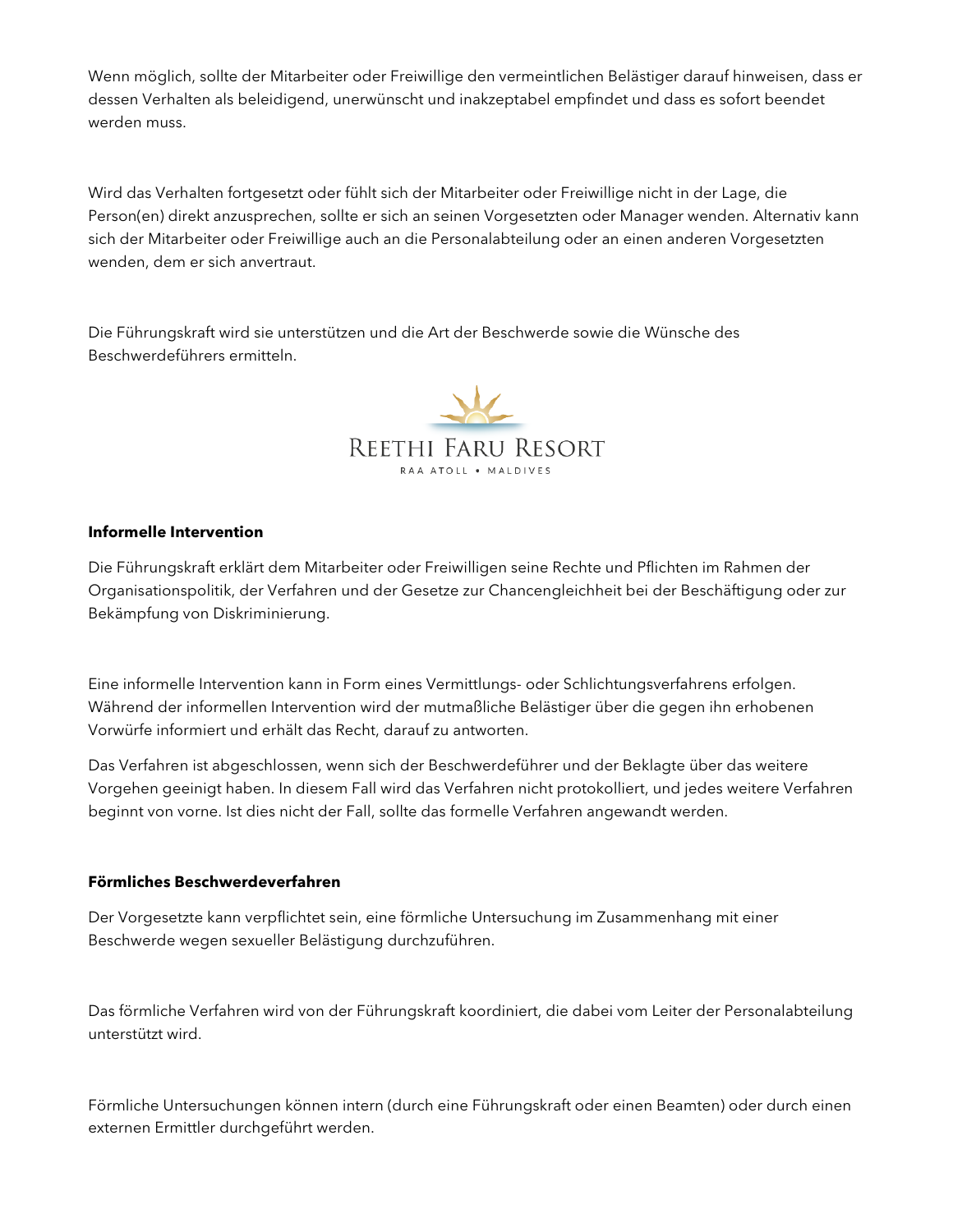Bei einer Untersuchung werden Informationen über die Beschwerde gesammelt und dann auf der Grundlage der verfügbaren Informationen festgestellt, ob das behauptete Verhalten stattgefunden hat oder nicht. Sobald eine Feststellung getroffen wurde, gibt der Ermittler Empfehlungen zur Lösung der Beschwerde ab.

Um Informationen über die Beschwerde zu erhalten, muss der Untersuchungsbeauftragte möglicherweise die beteiligten Parteien befragen (u. a. den Beschwerdeführer, den Beklagten und etwaige Zeugen). Der Untersuchungsbeauftragte dokumentiert umfassend und genau alle Informationen, die er bei den Gesprächen erhält, einschließlich der beteiligten Parteien, des Zeitpunkts, des Ortes und der Art des beanstandeten Verhaltens.

Wenn der Untersuchungsbeauftragte es für die sichere und effiziente Durchführung einer Untersuchung für angemessen hält, können die Teilnehmer am Arbeitsplatz während der Untersuchung von der Arbeit freigestellt oder mit anderen Aufgaben betraut werden; in diesem Fall erhalten sie während dieser Zeit ihre normale Vergütung.



Während des gesamten Untersuchungsprozesses werden alle an der Untersuchung beteiligten Parteien regelmäßig über den Verlauf der Untersuchung informiert.

Die Aufzeichnungen sind an einem vertraulichen und sicheren Ort aufzubewahren und abzulegen. Wenn kein vertraulicher Bereich zur Verfügung steht, können diese Aufzeichnungen versiegelt und an die Personalabteilung weitergeleitet werden, wo sie ungeöffnet in einem vertraulichen Ablagesystem aufbewahrt werden. Diese Aufzeichnungen sollten sieben Jahre lang aufbewahrt werden. Unter keinen Umständen werden die Aufzeichnungen in die Personalakte des Beschwerdeführers aufgenommen.

Die Feststellung, ob eine sexuelle Belästigung vorliegt, wird auf der Grundlage der Beweise und einer Abwägung der Wahrscheinlichkeiten getroffen.

Auf der Grundlage der Feststellungen können die möglichen Ergebnisse der Untersuchung eine Kombination der folgenden Maßnahmen umfassen, sind aber nicht darauf beschränkt

- Beratung
- Disziplinarmaßnahmen gegen den Belästiger (z. B. Degradierung, Versetzung, Suspendierung, Bewährung oder Entlassung)
- Offizielle Verwarnungen, die in der Personalakte der beschuldigten Person vermerkt werden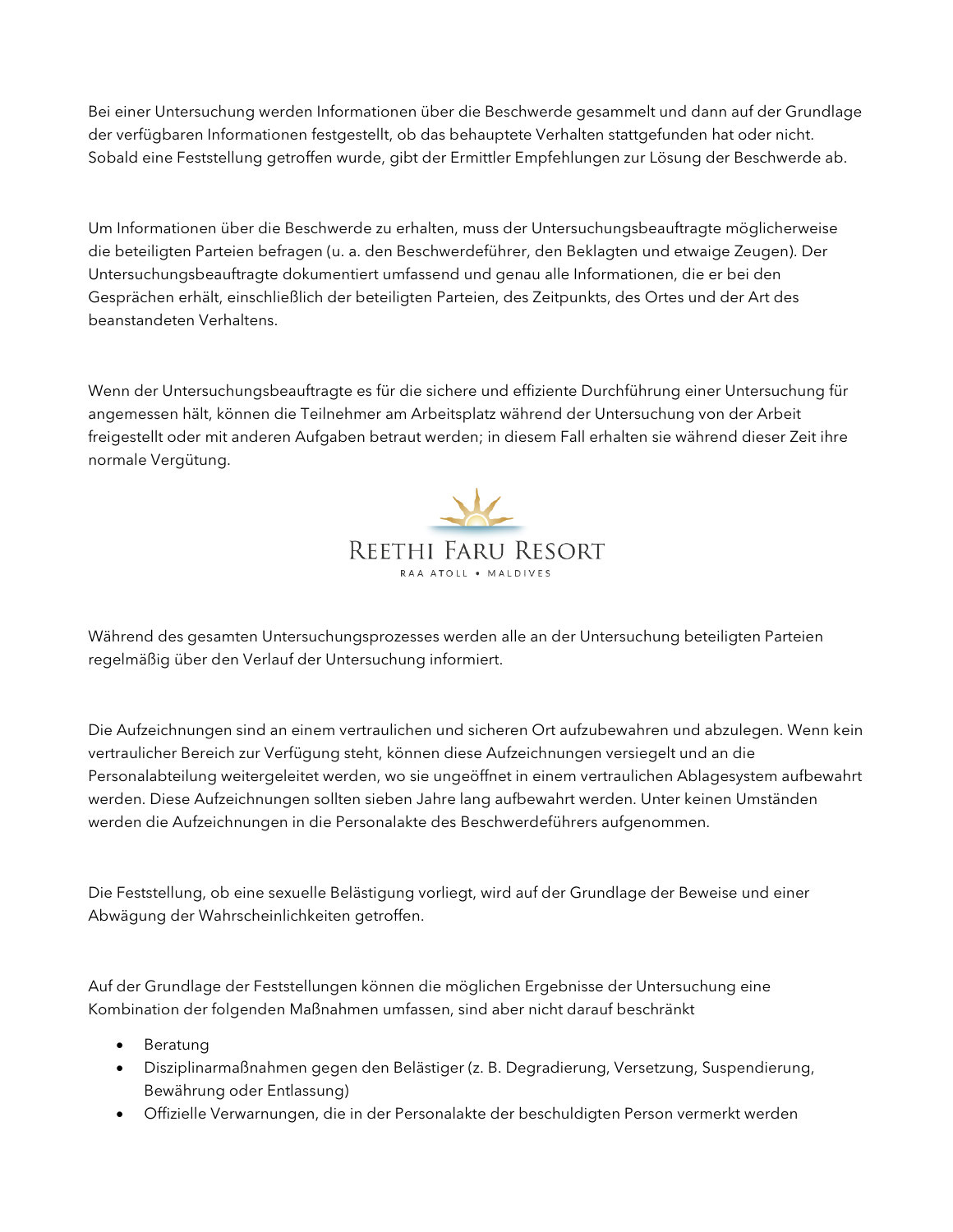- Disziplinarmaßnahmen gegen die Person, die sich beschwert hat, wenn es stichhaltige Beweise dafür gibt, dass die Beschwerde lästig oder böswillig war
- Förmliche Entschuldigung und Zusage, das Verhalten einzustellen
- Schlichtung/Mediation durch einen unparteiischen Dritten, wenn sich die Beschwerdeparteien auf eine für beide Seiten akzeptable Lösung einigen
- Erstattung aller mit der Belästigung verbundenen Kosten
- Wiederanrechnung von Urlaub, der aufgrund der Belästigung genommen wurde

Nach Abschluss der Untersuchung werden alle Parteien über die Untersuchungsergebnisse und den Ausgang der Untersuchung informiert.

Nach einer Untersuchung einer Beschwerde wegen sexueller Belästigung (unabhängig von den Ergebnissen) wird der Manager:

- sich mit den betroffenen Parteien beraten, um die Situation und ihr Wohlergehen zu überwachen
- alle Mitarbeiter und Freiwilligen über ihre Pflichten und Verantwortlichkeiten in Bezug auf die Schaffung eines Arbeitsplatzes ohne Mobbing aufklären und daran erinnern



Die Ergebnisse hängen von folgenden Faktoren ab:

- der Schwere und Häufigkeit der Belästigung
- dem Gewicht der Beweise
- den Wünschen der belästigten Person
- ob der Belästiger hätte wissen müssen, dass ein solches Verhalten einen Verstoß gegen die Politik darstellt
- Das Ausmaß der Reue
- ob es frühere Vorfälle oder Warnungen gegeben hat

Wird bei der Untersuchung festgestellt, dass eine sexuelle Belästigung vorliegt, muss der Vorgesetzte eine Zusammenfassung der Beschwerde und der getroffenen Maßnahmen an die Personalabteilung weiterleiten. Eine Kopie kann von der Personalabteilung in Übereinstimmung mit den Beratungsverfahren in die Personalakte des Beklagten aufgenommen werden.

Der Vorgesetzte überwacht das Ergebnis, um sicherzustellen, dass das beleidigende Verhalten eingestellt wurde und dass keine der Parteien schikaniert wurde. Dies kann Folgegespräche beinhalten.